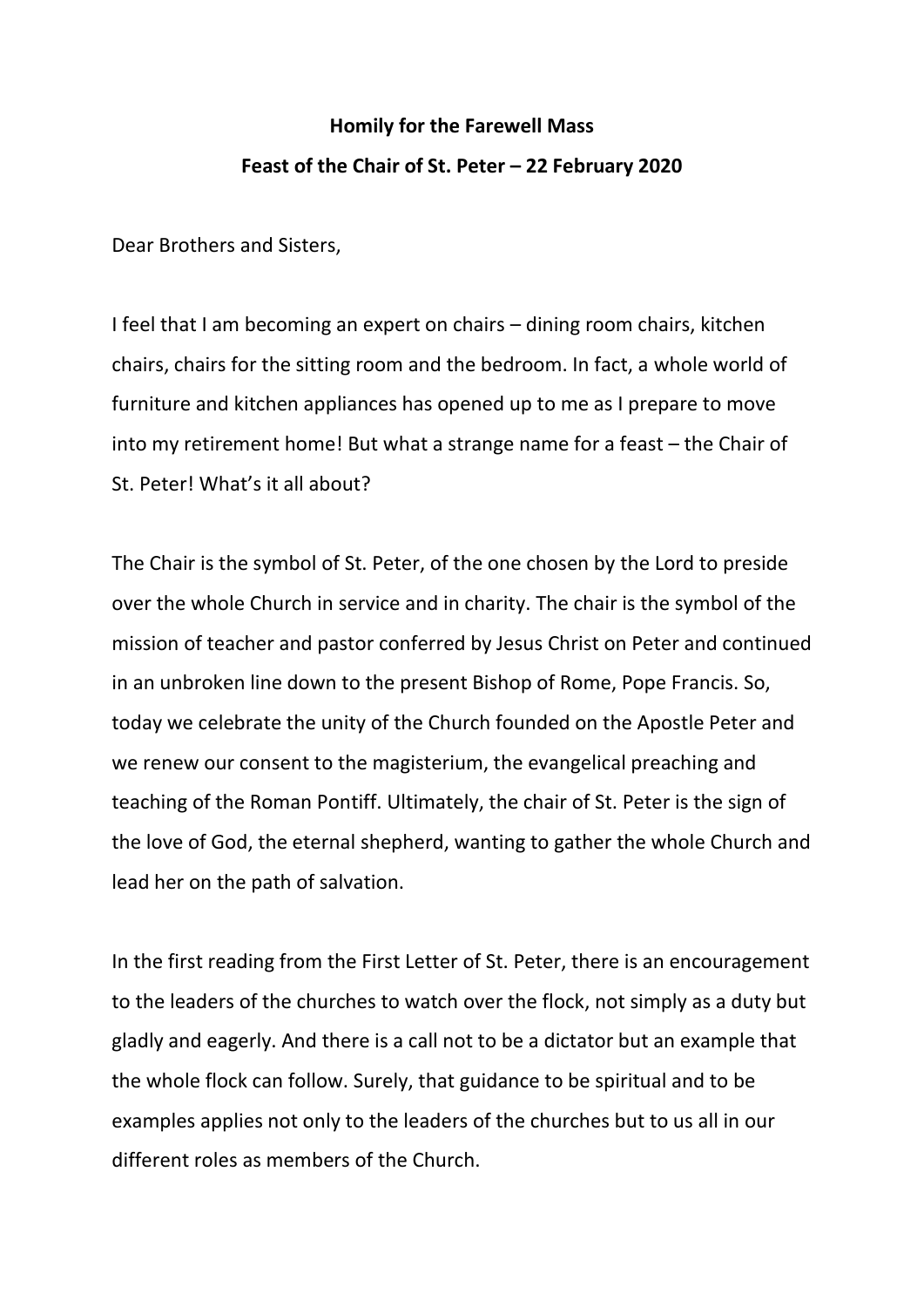In the Gospel Jesus declares Peter as the rock on which he will build his Church, a precious gift of unity for the churches throughout the world. The primacy of Peter, celebrated in this feast, is at the service of the whole Church and is the touchstone of authenticity in the life and mission of the Church. At the centre of the community of the Church is the Mass, and in the Eucharistic Prayer there is always a reference to our communion with Francis, our Pope.

Of course, there is also the reference to our communion with our Bishop. Just as we celebrate the Chair of St. Peter, so in each local Church, in each Diocese there is the chair of the Bishop placed in the Mother Church of the Diocese. That chair is called a cathedra and hence the word "cathedral" for the mother church. Again, the cathedra is the symbol of the bishop's authority and, in particular, his magisterium, the teaching which, as a successor of the Apostles, he is called to safeguard and transmit.

It was on Tuesday, 28 June, 2005 that I first sat in the cathedra here in Northampton Cathedral after I had been ordained bishop. Perhaps some of you were here together with my late father and my family. I am grateful today, almost fifteen years later, for the opportunity to preside at this Farewell Mass with all of you, the family of the Diocese and with some of my own family. For me, this is a Mass of Thanksgiving, thanksgiving, first and foremost, to God for his love and mercy and for holding me in the palm of his hand every day of my life and especially during the years that I have been your bishop.

Secondly, it is a Mass of Thanksgiving for each of you and for the whole Diocese of Northampton because through you and through your prayer and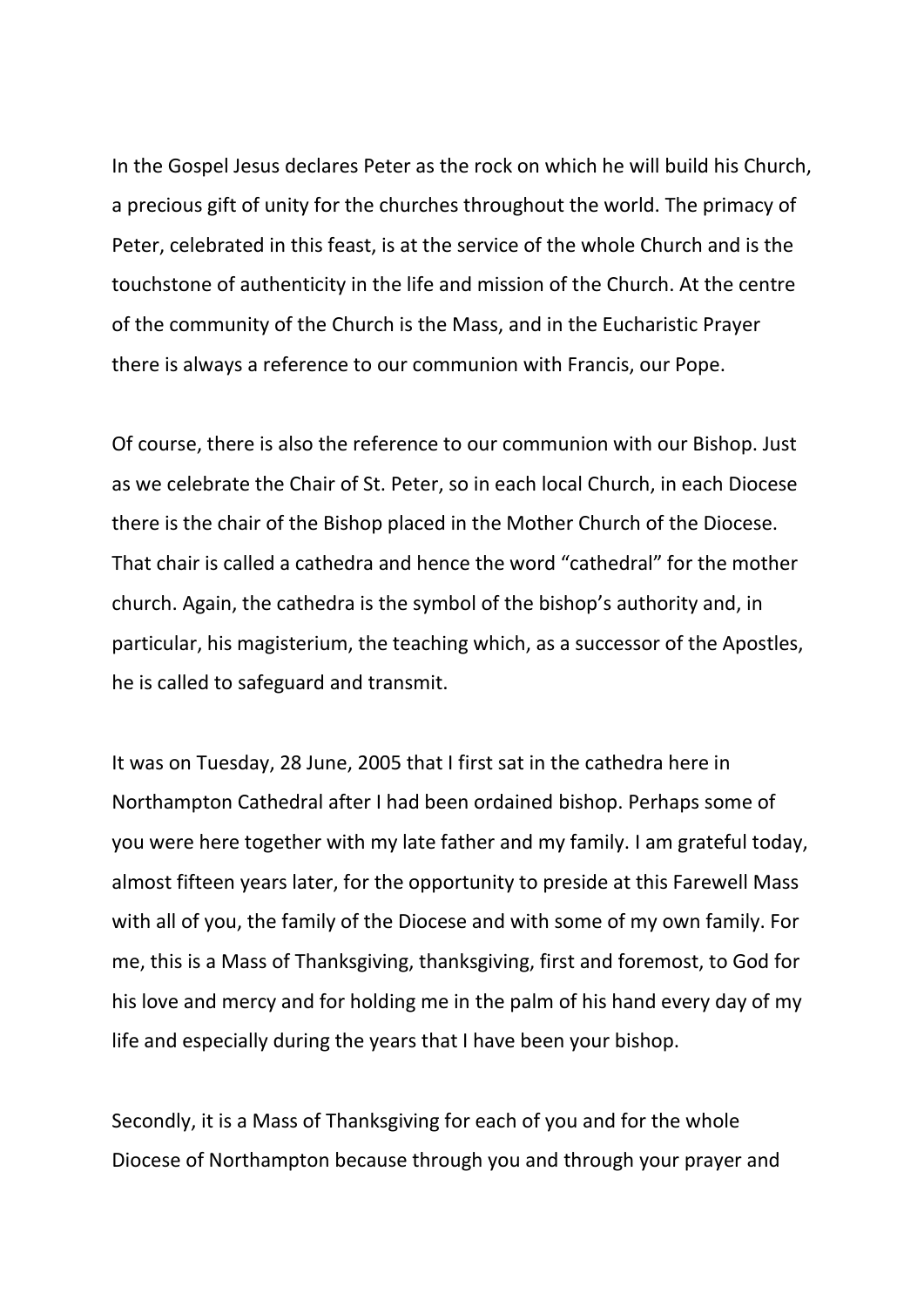your example I have grown in my love of Jesus and in my love of the Church. I have also grown in the love of brothers and sisters in other churches, in other faiths and in people of no faith. I have been blessed with my experience of the Church in India and Pakistan, in the Holy Land and in Chile. And to be a Synod Father at the Synod of Bishops in Rome in 2015 was a tremendous privilege, and to see the freshness of the churches on the African and Asian continents. What new life people and priests from those churches are bringing to our own parishes.

The day I arrived in Northampton for the first time in my life, I was asked what my vision for the Diocese was. I said, "Let me get to know the priests and people of the Diocese first." But the pressure was on, and two years later I produced what came to be known as "Walking Humbly with our God" with its three streams of energy – the creation of Pastoral Areas for parishes to work more closely together – the ongoing formation of the clergy – and lay formation – so that we can all become more aware of and active in our vocation to be holy and to be missionary disciples of Jesus, and to be mutually supportive, to go beyond the walls of our parishes.

A lesson I have had to learn is that none of us likes changes and that, in the end, it is the Holy Spirit who guides and directs us. God is the potter and we are the clay. Perhaps what I have come to know most of all is the lively faith and prayer of parishioners, the commitment in our schools, the prayerful presence and faithful witness of our religious communities, the value of the ministry of our Permanent Deacons, of whom I have ordained twenty-five, and the richness of our priests, diocesan and religious and those supporting us from abroad. No wonder our priests are described as the Bishop's principal co